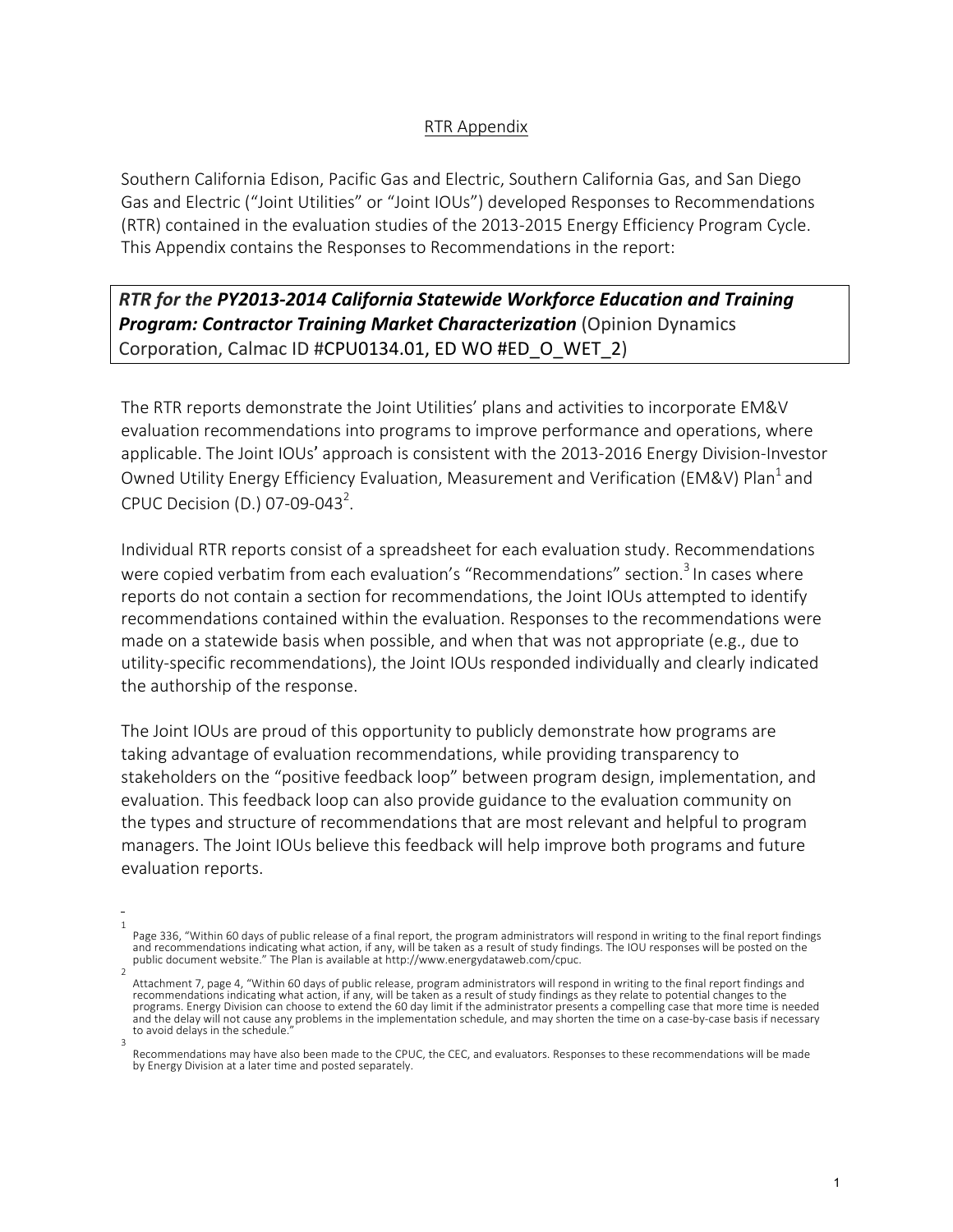# **Response to Recommendations (RTR) in Impact, Process, and Market Assessment Studies**

Study Title: PY2013-2014 California Statewide Workforce Education and Training Program: Contractor Training Market Characterization **Program:**  WE&T **Author:** Opinion Dynamics Corporation **Calmac ID: CPU0134.01 ED WO:** ED\_O\_WET\_2 Link to Report: http://www.calmac.org/publications/CPUC\_WET\_Contractor\_Training\_Market\_Characterization\_FINAL.docx

### **Disposition Notes (e.g. Description of specific program change or Reason for rejection or Under further review)**

| Item#        | Page #         | <b>Findings</b>                                                                                                                                                                                                                                                                                                                                                                                                                                                                                                                                                                                                                                                                                                                                                                                                                                                          | <b>Best Practice / Recommendations</b>                                                                                                                                                                                                                                                                                 | <b>Recommendation</b><br><b>Recipient</b> | <b>Disposition</b><br>(Accepted, Rejected, |
|--------------|----------------|--------------------------------------------------------------------------------------------------------------------------------------------------------------------------------------------------------------------------------------------------------------------------------------------------------------------------------------------------------------------------------------------------------------------------------------------------------------------------------------------------------------------------------------------------------------------------------------------------------------------------------------------------------------------------------------------------------------------------------------------------------------------------------------------------------------------------------------------------------------------------|------------------------------------------------------------------------------------------------------------------------------------------------------------------------------------------------------------------------------------------------------------------------------------------------------------------------|-------------------------------------------|--------------------------------------------|
|              |                |                                                                                                                                                                                                                                                                                                                                                                                                                                                                                                                                                                                                                                                                                                                                                                                                                                                                          |                                                                                                                                                                                                                                                                                                                        |                                           | or Other)                                  |
| $\mathbf{1}$ | $\overline{7}$ | While the gaps in contractor and technician<br>skills vary by program type, the gaps that were<br>common to most programs centered on<br>understanding the value of energy efficiency,<br>how different systems work together, and how<br>to communicate these concepts to customers.<br>Additional commonly-cited gaps included<br>understanding customer needs and being able<br>to bid, manage, and supervise work. Review of<br>the skills gaps identified by industry<br>stakeholders found that most gaps (both<br>technical and soft skills) could be met by<br>attending trainings currently offered at the<br>IOU's energy centers. Therefore training<br>presence in the marketplace may not be the gap<br>to address but instead communicating the value<br>of these trainings to workers and their<br>employers to increase participation and<br>acceptance. | Given the variety of trainings available in the<br>market, contractors and technicians may need<br>assistance determining which are the best<br>trainings for their needs. IOUs may be able to<br>help [1] package together trainings and provide<br>guidance for individuals at different points in<br>their careers. | All IOUs                                  | Partially Accept                           |

 $\left[1\right]$  IOUs agree that we can better package, present, and market trainings for customers to make their own decisions about what they need for their personal educational needs. IOUs will develop curriculum maps, improve course descriptions, and enhance marketing relationships with internal departments and  $\vert$ external organizations. Through these efforts, the IOUs' course offerings will become more  $\vert$ accessible and easier to navigate for making personal education decisions. In the appropriate  $\mathsf{\mathsf{E}}$  EE resource programs, the IOUs will continue to communicate required training to program participants.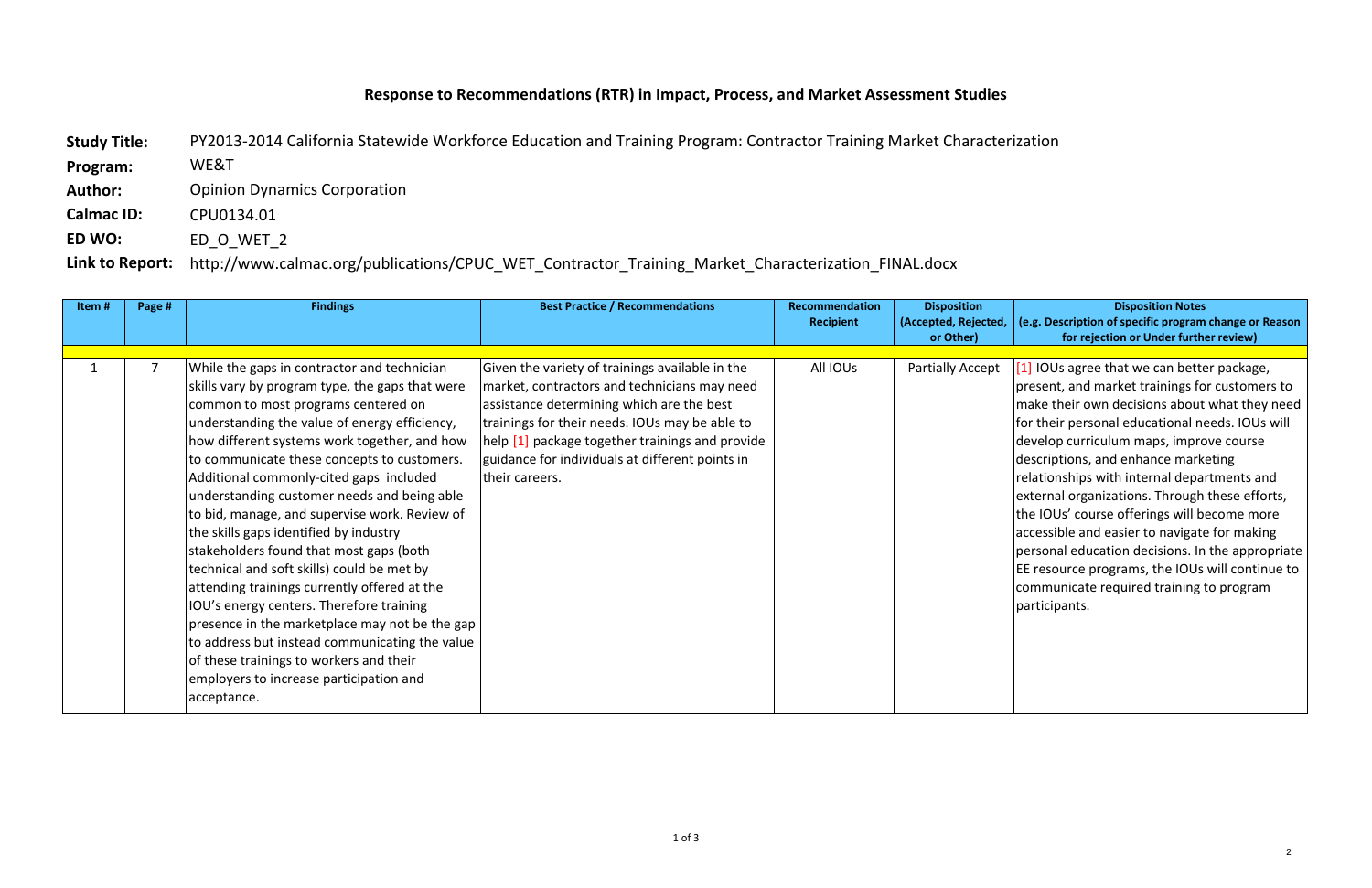### **Disposition Notes (e.g. Description of specific program change or Reason for rejection or Under further review)**

[2] Some IOU EE Programs have required training requirements and those will remain  $|$ required and not optional. As appropriate, EE  $\beta$  programs will inform their program vendors about the availability of other education and training opportunities available through the IOUs' WE&T Program. 

Any data collection efforts will need to be evaluated on a case by case basis, and will need to consider resources required to collect specific data. This recommendation would be best suited for a pilot application where the specific  $|$ data collection is bundled in with an appropriate pilot program.

[3a] As stated above, IOUs agree that we can  $\vert$ better package, present, and market trainings for customers to make their own decisions about what they need for their personal educational needs. IOUs will develop curriculum  $\vert$ maps, improve course descriptions, and  $|$ enhance marketing relationships with internal departments and external organizations. Through these efforts, the IOUs' course offerings will become more accessible and easier to  $\vert$ navigate for making personal education  $dec$  decisions. In the appropriate EE resource programs, the IOUs will continue to communicate required training to program participants. 

| Item#          | Page #         | <b>Findings</b>                                                                                                                                                                                                                                                                                                                                                                        | <b>Best Practice / Recommendations</b>                                                                                                                                                                                                                                                                                                                                                                                                                                                                                                                                                                 | Recommendation<br><b>Recipient</b> | <b>Disposition</b><br>(Accepted, Rejected, |
|----------------|----------------|----------------------------------------------------------------------------------------------------------------------------------------------------------------------------------------------------------------------------------------------------------------------------------------------------------------------------------------------------------------------------------------|--------------------------------------------------------------------------------------------------------------------------------------------------------------------------------------------------------------------------------------------------------------------------------------------------------------------------------------------------------------------------------------------------------------------------------------------------------------------------------------------------------------------------------------------------------------------------------------------------------|------------------------------------|--------------------------------------------|
|                |                |                                                                                                                                                                                                                                                                                                                                                                                        |                                                                                                                                                                                                                                                                                                                                                                                                                                                                                                                                                                                                        |                                    | or Other)                                  |
| $\overline{2}$ | $\overline{7}$ | One of the research objectives of this study was<br>to explore the benefits to increasing the<br>alignment of training curricula and<br>requirements. Per the inventory of trainings and training or a new one in the marketplace), that<br>discussions with expert panelists, this study did<br>not identify any specific trainings that the<br>programs should require at this time. | Expert panelists recommended that if, and<br>when, the IOUs identify a training that they<br>would like to explore (this could be a current<br>the [2] IOUs consider encouraging that training<br>but not requiring it as a starting point. The<br>benefits of this approach is that it would allow<br>the programs to collect information from<br>trained versus un-trained contractors. The<br>projects could then be compared to determine<br>the energy savings or work quality benefits of a<br>specific training to a program.                                                                   | All IOUs                           | <b>Partially Accept</b>                    |
| $\mathbf{3}$   | $7$ and $8$    | According to members of our residential expert<br>panel, barriers to participation in energy<br>efficiency-related trainings and certifications<br>include lack of contractor awareness of available<br>offerings as well as the difficulty determining<br>which to pursue given the large number of<br>trainings and certifications available.                                        | To the extent possible with program funds, the<br>IOUs should [3a] help increase awareness of<br>energy efficiency-related trainings available to<br>contractors and assist them identifying which<br>trainings they should pursue given their<br>individual background and experience level. The<br>IOUs may also [3b] increase awareness and<br>uptake of energy efficiency-related trainings by<br>encouraging, but not requiring, those trainings.<br>The IOUs could [3c] reward the contractors and<br>technicians that meet those thresholds with<br>marketing support or additional incentives. | All IOUs                           | Partially Accept                           |